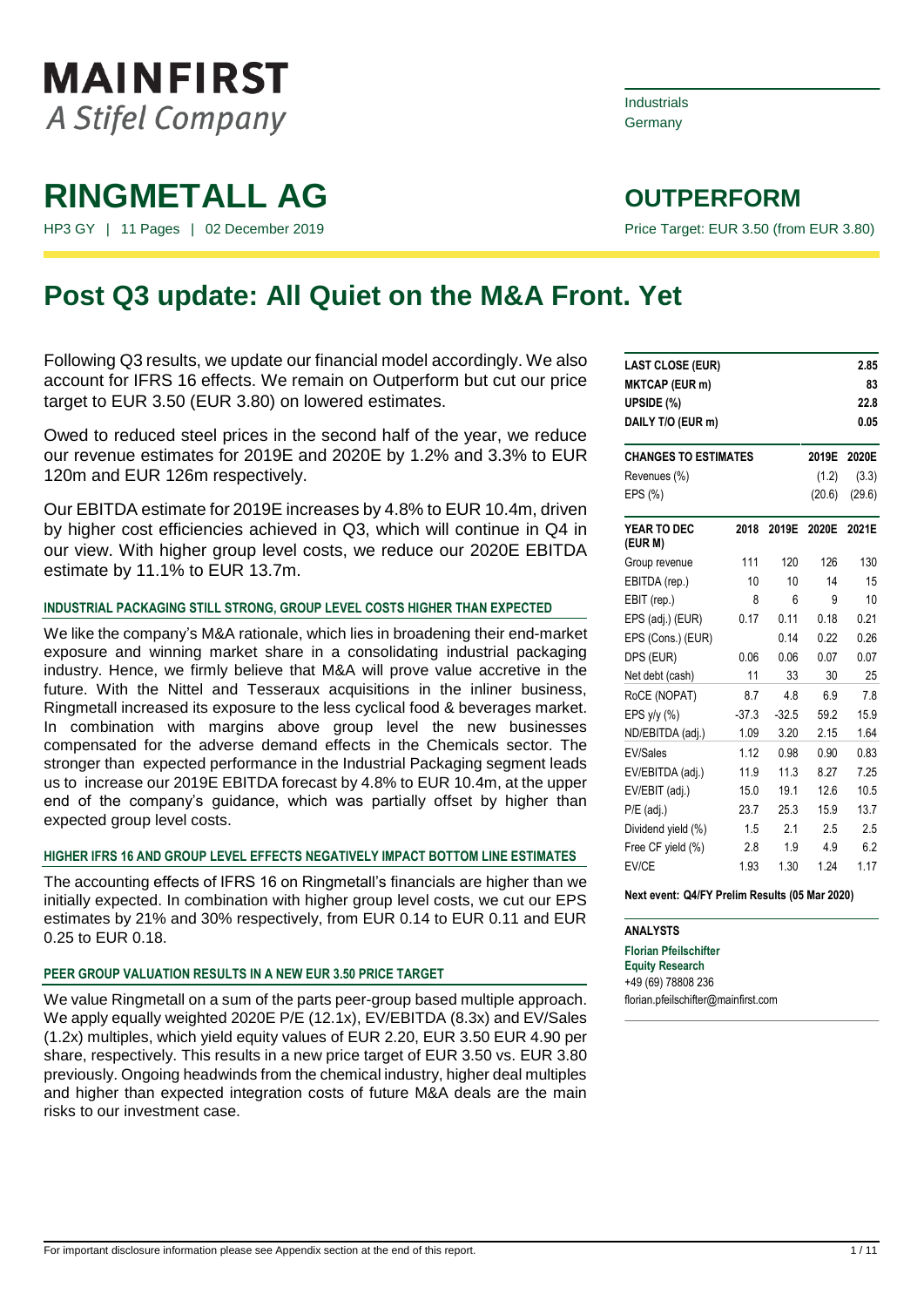## **MAINFIRST**

A Stifel Company

## **KEY FINANCIALS**

| YEAR TO DECEMBER (EUR M)                        | 2018     | 2019E        | 2020E | 2021E   |
|-------------------------------------------------|----------|--------------|-------|---------|
| <b>PROFIT &amp; LOSS ACCOUNT</b>                |          |              |       |         |
| Group revenue (as reported)                     | 111      | 120          | 126   | 130     |
| <b>EBITDA</b>                                   | 10       | 10           | 14    | 15      |
| <b>EBIT</b>                                     | 8        | 6            | 9     | 10      |
| Pre-tax result                                  | 8        | 5            | 8     | 9       |
| Income tax, other items                         | (2)      | (2)          | (2)   | (3)     |
| Net result group                                | 5        | 4            | 6     | 6       |
| Minorities, other                               | (0)      | (0)          | (0)   | (0)     |
| Net result shareholders                         | 5        | 3            | 5     | 6       |
| EPS, fully diluted (EUR)                        | 0.17     | 0.11         | 0.18  | 0.21    |
| <b>MainFirst adjustments</b>                    |          |              |       |         |
| <b>Exceptionals in EBIT</b>                     | 0        | 0            | 0     | 0       |
| Profit & Loss Account (adj.)                    |          |              |       |         |
| <b>EBITDA</b>                                   | 10       | 10           | 14    | 15      |
| <b>EBIT</b>                                     | 8        | 6            | 9     | 10      |
| Net result, shareholders                        | 5        | 3            | 5     | 6       |
| EPS, fully diluted (EUR)                        | 0.17     | 0.11         | 0.18  | 0.21    |
| <b>CASH FLOW STATEMENT</b>                      |          |              |       |         |
| <b>EBITDA</b>                                   | 10       | 10           | 14    | 15      |
| Cash interest and tax                           | (3)      | (2)          | (3)   | (4)     |
| Changes in working capital                      | (1)      | (3)          | (3)   | (2)     |
| Other operating CF items                        | 1        | 1            | 0     | 0       |
|                                                 | 8        | 5            | 8     | 9       |
| Net operating cash flow                         |          | 4            | 4     |         |
| Capital expenditure (intangibles, tangibles)    | 5<br>3   |              |       | 4       |
| Free cash flow                                  |          | $\mathbf{2}$ | 4     | 5       |
| Acquisitions, Disposals, Financial assets       | (5)      | 16           | 0     | 0       |
| Dividends, minority payouts                     | (2)      | (0)          | (0)   | (0)     |
| Capital measures, other                         | (3)      | (39)         | 0     | (0)     |
| Change in net cash (debt)                       | (6)      | (22)         | 4     | 5       |
| Net cash (debt)                                 | (11)     | (33)         | (30)  | (25)    |
| <b>BALANCE SHEET</b>                            |          |              |       |         |
| <b>Fixed assets</b>                             | 49       | 72           | 71    | 70      |
| t/o Goodwill                                    | 23       | 23           | 23    | 23      |
| <b>Current assets</b>                           | 33       | 38           | 44    | 51      |
| t/o Inventories                                 | 12       | 13           | 15    | 16      |
| t/o Trade receivables                           | 14       | 16           | 17    | 18      |
| t/o Cash and equivalents                        | 6        | 7            | 11    | 16      |
| Group equity                                    | 49       | 52           | 57    | 63      |
| t/o Shareholders equity                         | 48       | 51           | 56    | 62      |
| Interest-bearing liabilities                    | 17       | 40           | 40    | 40      |
| Other liabilities and provisions                | 16       | 17           | 17    | 18      |
| t/o Pension provisions                          | 1        | 1            | 1     | 1       |
| t/o Trade liabilities                           | 10       | 11           | 11    | 11      |
| <b>Balance sheet total</b>                      | 82       | 109          | 115   | 121     |
| Net working capital                             | 15       | 18           | 21    | 23      |
| Capital employed (incl. Goodwill)               | 64       | 90           | 92    | 93      |
| <b>RATIOS</b>                                   |          |              |       |         |
| Revenue y/y                                     | 8.0%     | 8.3%         | 4.8%  | 3.8%    |
| EBITDA margin (adj.)                            | 9.4%     | 8.7%         | 10.9% | 11.5%   |
| EBIT margin (adj.)                              | 7.5%     | 5.1%         | 7.2%  | $8.0\%$ |
| EPS (adj.), y/y                                 | $-37.3%$ | $-32.5%$     | 59.2% | 15.9%   |
| Net working capital intensity (as a % of sales) | 13.6%    | 15.1%        | 16.5% | 17.7%   |
| DSOs (trade receivables as days of revs)        | 45.4     | 47.5         | 49.0  | 50.0    |
| Inventory turnover (Days)                       | 38.3     | 40.1         | 42.4  | 45.2    |
| Net debt (cash) / EBITDA (adi.)                 | 1.09     | 3.20         | 2.15  | 1.64    |
| EBITDA (adj.) / Capex                           | 2.31     | 2.67         | 3.65  | 4.11    |
| Free CF yield (FCF / market cap)                | 2.8%     | 1.9%         | 4.9%  | 6.2%    |
| Oper. FCF yield ([FCF - net int. taxed] / EV)   | 2.8%     | 1.9%         | 4.2%  | 5.5%    |
|                                                 |          |              |       |         |

### **RINGMETALL EXECUTES ON ITS GROWTH STRATEGY (IN EUR M)**



Source: MainFirst

## **FAVOURABLE DEVELOPMENT IN INDUSTRIAL PACKAGING (IN EUR M)**



Source: MainFirst

### **M&A IS STILL A KEY PART OF RINGMETALL'S STRATEGY**



Source: MainFirst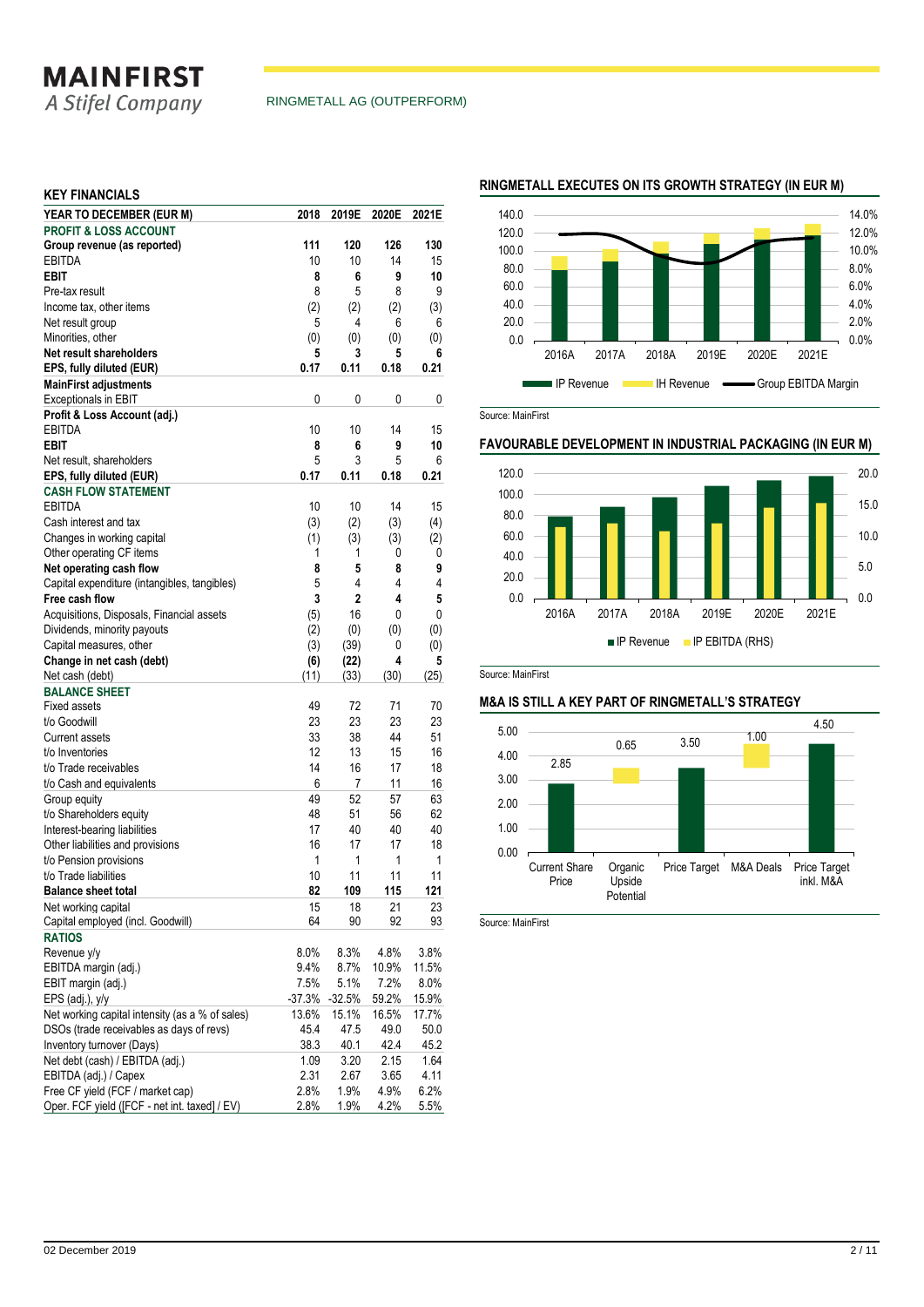**MAINFIRST** A Stifel Company

RINGMETALL AG (OUTPERFORM)

## **Changes to estimates**

## **Figure 1: Changes to core estimates**

|                             |            | 2019E    |            |            | 2020E |                   |            | 2021E |            |
|-----------------------------|------------|----------|------------|------------|-------|-------------------|------------|-------|------------|
|                             | <b>New</b> | Old      | Difference | <b>New</b> | Old   | <b>Difference</b> | <b>New</b> | Old   | Difference |
| <b>Group</b>                |            |          |            |            |       |                   |            |       |            |
| <b>Revenues</b>             | 119.8      | 121.3    | $-1.2%$    | 125.6      | 129.9 | $-3.3%$           | 130.4      | 134.8 | $-3.3%$    |
| Growth in %                 | 8.3%       | 9.7%     |            | 4.8%       | 7.1%  |                   | 3.8%       | 3.8%  |            |
| <b>EBITDA</b>               | 10.4       | 9.9      | 4.8%       | 13.7       | 15.4  | $-11.1%$          | 15.0       | 17.1  | $-12.2%$   |
| Margin in %                 | ₹<br>8.7%  | 8.2%     | 50 bps     | F<br>10.9% | 11.9% | $-96$ bps         | Г<br>11.5% | 12.7% | $-116$ bps |
| Growth in %                 | $-0.4%$    | $-5.0%$  |            | 32.2%      | 55.9% |                   | 9.2%       | 10.5% |            |
| <b>EBIT</b>                 | 6.1        | 7.7      | $-20.1%$   | 9.0        | 12.2  | $-26.3%$          | 10.4       | 13.9  | $-25.4%$   |
| Margin in %                 | 5.1%       | 6.3%     | $-121$ bps | г<br>7.2%  | 9.4%  | $-224$ bps        | Г<br>8.0%  | 10.3% | $-237$ bps |
| Growth in %                 | $-25.8%$   | $-7.2%$  |            | 46.8%      | 59.2% |                   | 15.4%      | 14.0% |            |
| <b>EPS</b>                  | 0.11       | 0.14     | $-20.6%$   | 0.18       | 0.25  | $-29.6%$          | 0.21       | 0.30  | $-30.1%$   |
| Growth in %                 | $-32.5%$   | $-17.5%$ |            | 59.2%      | 79.6% |                   | 15.9%      | 16.7% |            |
| <b>Industrial Packaging</b> |            |          |            |            |       |                   |            |       |            |
| <b>Revenue</b>              | 108.2      | 108.5    | $-0.3%$    | 113.5      | 116.5 | $-2.6%$           | 117.7      | 120.9 | $-2.6%$    |
| Growth in %                 | 11.1%      | 11.4%    |            | 4.8%       | 7.3%  |                   | 3.8%       | 3.8%  |            |
| <b>EBITDA</b>               | 12.1       | 9.3      | 29.4%      | 14.6       | 14.1  | 3.0%              | 15.3       | 15.4  | $-0.8%$    |
| Margin in %                 | 11.1%      | 8.6%     | 255 bps    | г<br>12.8% | 12.1% | 70 bps            | Γ<br>13.0% | 12.8% | 23 bps     |
| Growth in %                 | 11.4%      | $-13.9%$ |            | 20.8%      | 51.6% |                   | 5.0%       | 9.1%  |            |
| <b>Industrial Handling</b>  |            |          |            |            |       |                   |            |       |            |
| <b>Revenue</b>              | 11.5       | 12.8     | $-9.7%$    | 12.1       | 13.4  | $-9.7%$           | 12.6       | 14.0  | $-9.7%$    |
| Growth in %                 | $-12.5%$   | $-3.1%$  |            | 4.9%       | 4.9%  |                   | 4.4%       | 4.4%  |            |
| <b>EBITDA</b>               | 0.8        | 1.0      | $-15.8%$   | 1.0        | 1.5   | $-36.3%$          | 1.5        | 1.6   | $-9.7%$    |
| Margin in %                 | 7.2%       | 7.7%     | $-53 bps$  | 7.9%       | 11.2% | $-330 bps$        | 11.7%      | 11.7% | 0 bps      |
| Growth in %                 | $-35.0%$   | $-22.7%$ |            | 15.7%      | 52.8% |                   | 54.8%      | 9.2%  |            |

Source: MainFirst Research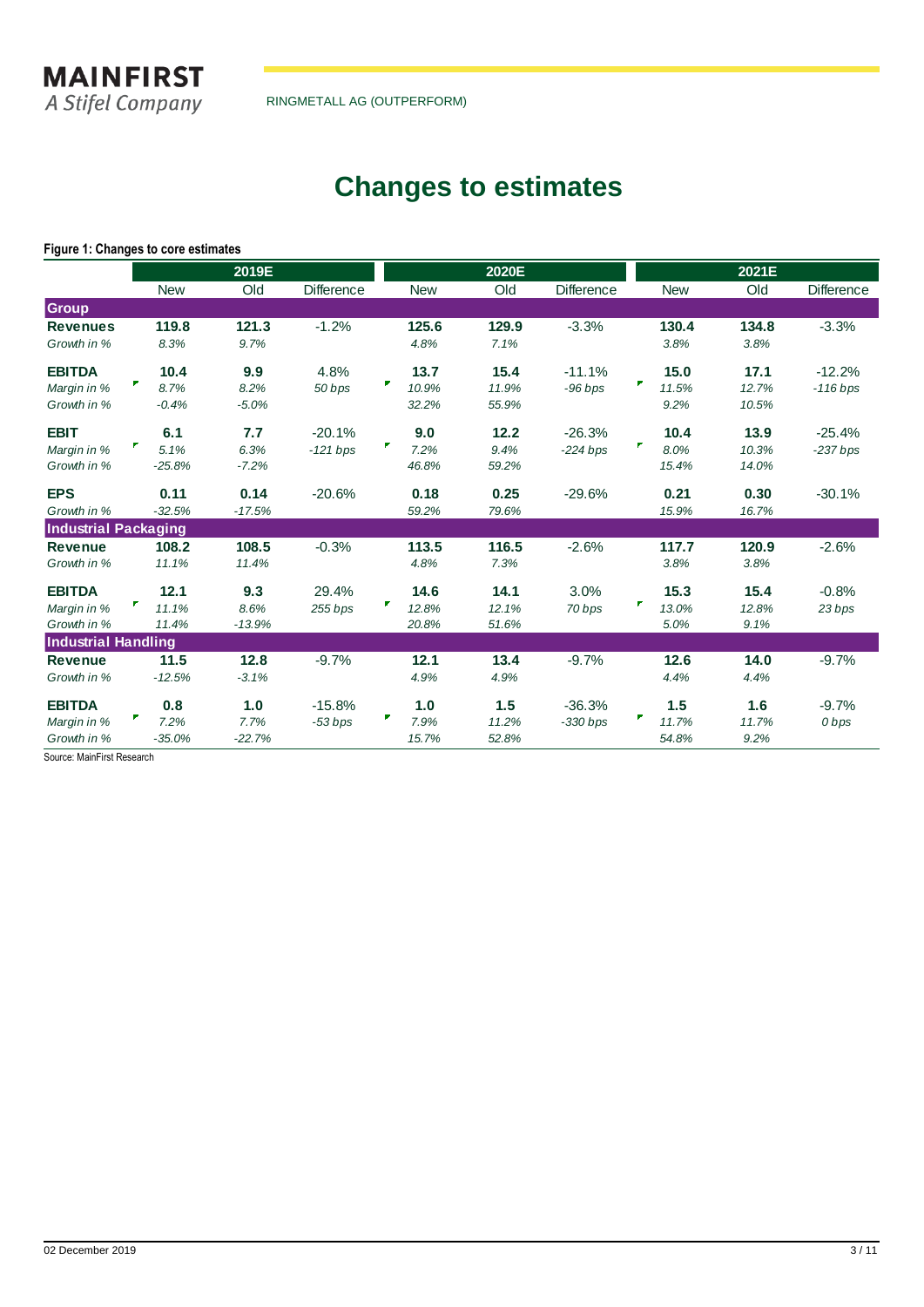## **Peer group valuation results in EUR 3.50 price target, down from EUR 3.80**

To derive our price target, we equally weigh the equity values per share which result from peer-group derived 2020E P/E, EV/EBITDA and EV/Sales target multiples. While the P/E-target multiple derived value marks the lower end at EUR 2.20, EV/Sales target multiples yield the upper end at EUR 4.90. The EV/EBITDA derived value is in-line with our price target of EUR 3.50.

## **Figure 2: Peer-group based valuation of Ringmetall**

| <b>Peer Group Valuation</b>         |        |       |       |       |       |                  |       |         |                 |         |         |
|-------------------------------------|--------|-------|-------|-------|-------|------------------|-------|---------|-----------------|---------|---------|
| <b>Company Name</b>                 | Weight |       |       | P/E   |       | <b>EV/EBITDA</b> |       |         | <b>EV/Sales</b> |         |         |
|                                     |        |       | 2019E | 2020E | 2021E | 2019E            | 2020E | 2021E   | 2019E           | 2020E   | 2021E   |
| Greif                               | 20%    |       | 11.3  | 11.1  | 10.3  | 7.7              | 7.3   | 7.1     | 1.1             | 1.0     | 1.0     |
| <b>TriMas</b>                       | 20%    |       | 17.0  | 17.2  | 16.7  | 10.1             | 10.6  | 10.2    | 1.8             | 2.2     | $2.0\,$ |
| Norma                               | 20%    |       | 13.2  | 12.7  | 11.6  | 8.4              | 7.8   | 7.3     | 1.4             | 1.4     | $1.3\,$ |
| Siligan Holding                     | 20%    |       | 14.3  | 13.3  | 12.5  | 9.8              | 9.5   | 9.4     | 1.4             | 1.4     | $1.3\,$ |
| Crown Holding                       | 20%    |       | 15.1  | 13.6  | 12.5  | 11.1             | 10.6  | 10.2    | 1.6             | 1.6     | $1.5\,$ |
| <b>Industrial Packaging Average</b> |        |       | 14.2  | 13.6  | 12.7  | 9.4              | 9.2   | 8.8     | 1.5             | 1.5     | 1.5     |
| Industrial Packaging Median         |        |       | 14.3  | 13.3  | 12.5  | 9.8              | 9.5   | 9.4     | 1.4             | 1.4     | 1.3     |
| Jungheinrich                        | 50%    |       | 14.3  | 14.6  | 13.4  | 7.1              | 7.3   | 6.8     | 1.1             | 1.1     | $1.0\,$ |
| Kion                                | 50%    |       | 14.0  | 13.9  | 12.9  | $6.2\,$          | 6.3   | $6.1\,$ | 1.2             | $1.2\,$ | $1.1\,$ |
| <b>Industrial Holding Average</b>   |        |       | 14.2  | 14.3  | 13.1  | 6.7              | 6.8   | 6.4     | 1.1             | 1.1     | 1.1     |
| Industrial Holding Median           |        |       | 14.2  | 14.3  | 13.1  | 6.7              | 6.8   | 6.4     | 1.1             | 1.1     | $1.1\,$ |
| Discount / Premium                  | $-10%$ |       |       |       |       |                  |       |         |                 |         |         |
| Peer Group Median                   |        |       | 12.9  | 12.1  | 11.3  | 8.5              | 8.3   | 8.1     | 1.2             | 1.2     | 1.2     |
| <b>Peer Group Average</b>           |        |       | 12.8  | 12.3  | 11.5  | 8.2              | 8.0   | 7.7     | 1.3             | 1.3     | $1.3\,$ |
|                                     | 2019E  | 2020E | 2021E |       |       |                  |       |         |                 |         |         |
| Price Target P/E                    | 1.50   | 2.20  | 2.30  |       |       |                  |       |         |                 |         |         |
| Price Target EV/EBITDA              | 2.60   | 3.50  | 3.80  |       |       |                  |       |         |                 |         |         |
| Price Target EV/Sales               | 4.60   | 4.90  | 4.90  |       |       |                  |       |         |                 |         |         |

Source: MainFirst Research, Bloomberg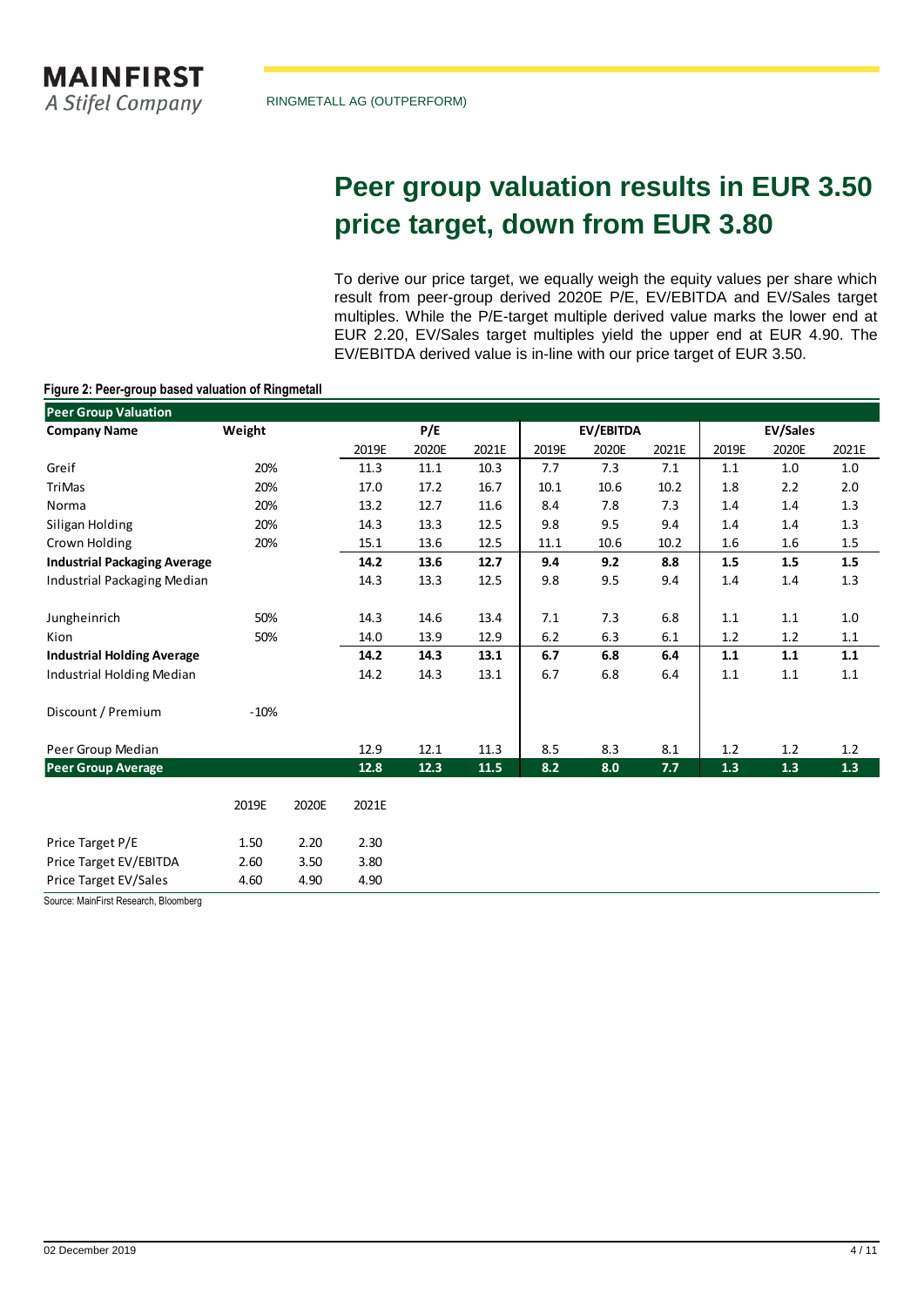

## **Financial estimates**

## **Profit and loss account**

## **Figure 3: Profit and loss account**

|                                                              | 2016A   | 2017A   | 2018A   | 2019E   | 2020E   | 2021E   |
|--------------------------------------------------------------|---------|---------|---------|---------|---------|---------|
| Revenue                                                      | 94.3    | 102.3   | 110.6   | 119.8   | 125.6   | 130.4   |
| Other Income                                                 | 0.6     | 1.2     | 1.5     | 1.1     | 1.9     | 2.0     |
| Change in Inventories of finished Goods and Work in Progress | 0.4     | 0.0     | 0.5     | 1.3     | 1.6     | 1.8     |
| <b>Total Output</b>                                          | 95.3    | 103.6   | 112.6   | 122.2   | 129.0   | 134.1   |
| Raw Materials, Consumables and Goods ordered                 | $-53.0$ | $-57.0$ | $-64.9$ | $-68.6$ | $-70.9$ | $-73.7$ |
| Personnel Expenses                                           | $-18.6$ | $-20.1$ | $-21.7$ | $-25.1$ | $-24.5$ | $-25.4$ |
| Other Operating Expenses                                     | $-12.5$ | $-14.1$ | $-15.1$ | $-17.9$ | $-19.5$ | $-19.7$ |
| <b>Other Taxes</b>                                           |         | $-0.4$  | $-0.4$  | $-0.3$  | $-0.4$  | $-0.4$  |
| Results from Investments accounted for at Equity             |         |         |         |         |         |         |
| <b>EBITDA</b>                                                | 11.2    | 12.0    | 10.4    | 10.4    | 13.7    | 15.0    |
| Depreciations                                                | $-1.9$  | $-2.0$  | $-2.2$  | $-4.3$  | $-4.7$  | $-4.6$  |
| <b>EBIT</b>                                                  | 9.3     | 10.0    | 8       | 6.1     | 9.0     | 10.4    |
| Finance Income                                               | 0.0     | 0.0     | 0.0     | 0.0     | 0.0     | 0.0     |
| <b>Finance Costs</b>                                         | $-1.6$  | $-1.1$  | $-0.6$  | $-1.0$  | $-1.0$  | $-1.2$  |
| <b>EBT</b>                                                   | 7.6     | 8.9     | 7.7     | 5.2     | 8.0     | 9.2     |
| Income Tax Expenses                                          | $-1.9$  | $-1.8$  | $-2.5$  | $-1.5$  | $-2.4$  | $-2.8$  |
| <b>Consolidated Net Income for the Year</b>                  | 5.7     | 7.1     | 5.2     | 3.7     | 5.6     | 6.4     |
| Non-Controlling Interests                                    | 0.4     | 0.4     | 0.3     | 0.4     | 0.4     | 0.4     |
| <b>Attributable to Shareholders</b>                          | 5.3     | 6.8     | 4.8     | 3.3     | 5.2     | 6.0     |
| <b>EPS Basic</b>                                             | 0.22    | 0.27    | 0.17    | 0.11    | 0.18    | 0.21    |

Source: MainFirst Research, Company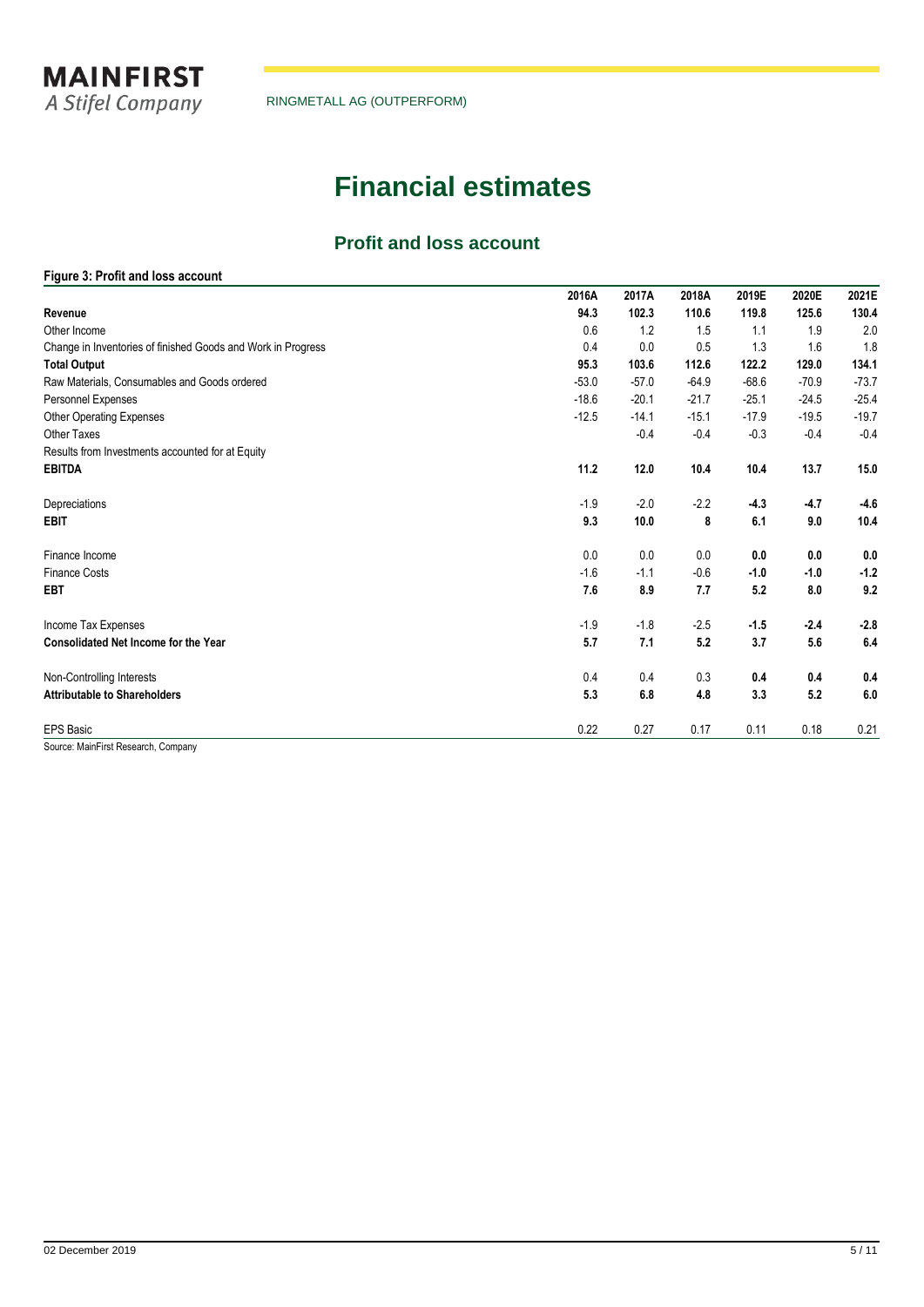

## **Balance sheet**

## **Figure 4: Balance sheet 2016A 2017A 2018A 2019E 2020E 2021E** Intangibles 22.6 22.5 23.2 24.3 24.3 24.3 t/o Goodwill 22.4 22.2 22.6 22.6 22.6 22.6 Tangibles 12.3 12.2 12.5 34.1 33.1 32.1 Financial Non-Current Assets 0.0 0.0 0.0 Other Non-Current Assets 1.0 1.1 13.6 13.6 13.6 13.6 t/o Deferred Tax Assets 0.9 0.9 0.8 0.8 0.8 0.8 t/o Other Assets 0.1 0.1 12.8 12.8 12.8 12.8 **Non-Current Assets 35.9 35.8 49.3 71.9 71.0 70.0** Inventories 10.2 11.0 11.6 13.2 14.6 16.1 Trade Receivables **13.1** 12.5 13.8 15.6 16.9 17.9 13.1 12.5 13.8 15.6 16.9 17.9 Cash and Cash Equivalents **5.3** 14.9 5.9 7.1 10.8 15.7 Other Current Assets 1.8 1.6 1.7 1.7 1.7 1.7 **Current Assets 30.4 40.0 33.0 37.5 43.9 51.4** Non-Controlling Interests 1.2 1.1 1.0 1.2 1.4 1.7 1.7 1.1 1.2 1.4 1.7 Shareholder's Equity **25.1** 38.0 47.5 50.6 55.6 61.5 **Total Equity 26.3 39.1 48.5 51.8 57.1 63.2** Pension Provisions 0.8 0.8 0.8 1.1 1.1 1.2 Other Provisions 1.8 2.1 2.2 2.5 2.6 2.7 **Total Provisions 2.5 2.9 3.0 3.6 3.8 3.9** Interest Bearing Liabilities 25.4 20.1 17.4 40.4 40.4 40.4 Interest Free Liabilities 13.9<br>
12.0 13.6 13.4 13.7 13.7 13.9<br>
12.0 13.6 13.4 13.7 13.7 13.9 t/o Trade Payables 9.4 9.7 10.4 10.7 10.7 10.9 t/o Other Interest Free Liabilities 2.6 4.0 3.0 3.0 3.0 3.0 **Liabilities 37.4 33.8 30.7 54.1 54.0 54.3 Total Balance Sheet 66.2 75.8 82.3 109.4 114.9 121.4**

Source: MainFirst Research, Company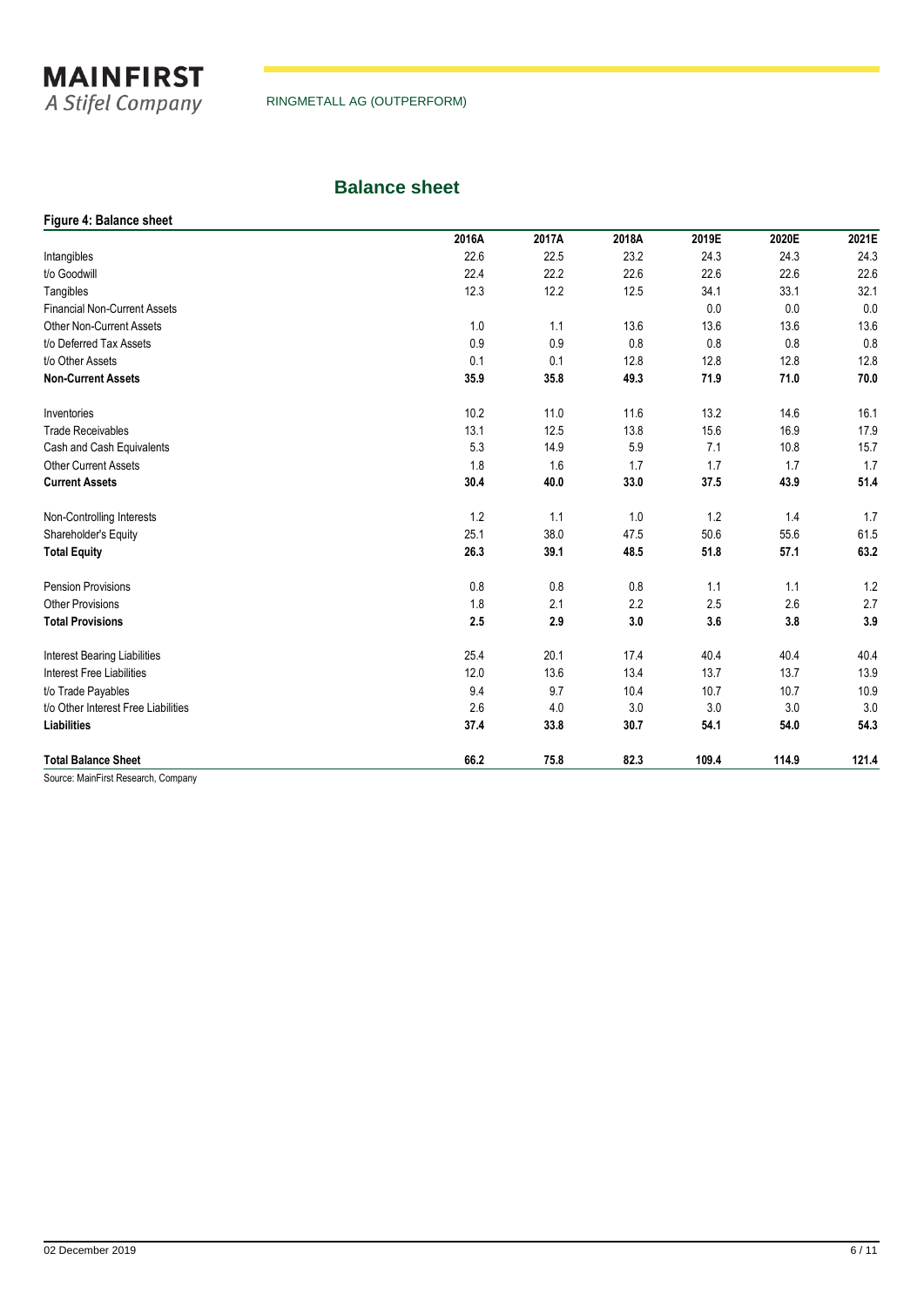

## **Cash flow statement**

## **Figure 5: Cash flow statement**

|                                            | 2016A  | 2017A  | 2018A   | 2019E   | 2020E  | 2021E  |
|--------------------------------------------|--------|--------|---------|---------|--------|--------|
| EBITDA (reported)                          | 11.2   | 12.0   | 10.4    | 10.4    | 13.7   | 15.0   |
| Cash Interest and Tax Payments             | $-3.0$ | $-2.2$ | $-2.8$  | $-2.5$  | $-3.4$ | $-4.0$ |
| Change in Working Capital                  | $-0.8$ | 1.6    | $-1.3$  | $-3.0$  | $-2.7$ | $-2.4$ |
| t/o Inventories                            | $-0.6$ | $-0.1$ | $-2.0$  | $-1.5$  | $-1.4$ | $-1.6$ |
| t/o Trade Receivables                      |        |        |         | $-1.8$  | $-1.3$ | $-1.0$ |
| t/o Trade Payables                         | $-0.2$ | 1.7    | 0.7     | 0.3     | 0.0    | 0.2    |
| Other Operating Cash Flow Items            | 0.6    | $-0.5$ | 1.2     | 0.6     | 0.2    | 0.1    |
| <b>Cash Flow from Operating Activities</b> | 7.9    | 11.0   | 7.6     | 5.5     | 7.8    | 8.8    |
| Capex                                      | $-2.1$ | $-1.3$ | $-4.5$  | $-3.9$  | $-3.8$ | $-3.7$ |
| Intangible Assets                          | 0.0    | $-0.2$ | $-2.1$  | $-0.3$  | $-0.3$ | $-0.3$ |
| <b>Tangible Assets</b>                     | $-2.1$ | $-1.1$ | $-2.5$  | $-3.6$  | $-3.5$ | $-3.4$ |
| <b>Free Cash Flow</b>                      | 5.9    | 9.7    | 3.1     | 1.6     | 4.0    | 5.2    |
| Acquisitions/Disposals                     | 0.3    | 1.7    | 0.7     | $-7.0$  | 0.0    | 0.0    |
| Other Investing Cash Flow Items            | $-1.5$ | $-5.5$ | $-11.4$ | 0.0     | 0.0    | 0.0    |
| <b>Cash Flow from Investing Activities</b> | $-3.2$ | $-5.1$ | $-15.2$ | $-10.9$ | $-3.8$ | $-3.7$ |
| Dividends and Minority Payouts             | $-1.6$ | $-1.8$ | $-2.0$  | $-0.4$  | $-0.3$ | $-0.3$ |
| t/o Dividends                              | $-1.6$ | $-1.8$ | $-2.0$  | $-0.2$  | $-0.2$ | $-0.1$ |
| t/o Minorities                             |        |        |         | $-0.2$  | $-0.2$ | $-0.1$ |
| Change in Finance Liabilities              | $-4.9$ | $-2.8$ | $-5.2$  | 23.0    | 0.0    | 0.0    |
| Other Financing Cash Flow Items            |        |        |         | $-16.0$ | 0.0    | 0.0    |
| <b>Equity Measures</b>                     | 4.9    | 9.4    | 5.8     | 0.0     | 0.0    | 0.0    |
| <b>Cash Flow from Financing Activities</b> | $-1.6$ | 4.9    | $-1.4$  | 6.6     | $-0.3$ | $-0.3$ |
| <b>Other Effects</b>                       | $-0.1$ | $-0.2$ | 0.1     | 0.0     | 0.0    | 0.0    |
| Change in Net Cash                         | 2.9    | 10.5   | $-8.9$  | 1.2     | 3.7    | 4.9    |
| Net Debt (Cash)                            | 20.1   | 5.2    | 11.4    | 33.3    | 29.5   | 24.6   |

Source: MainFirst Research, Company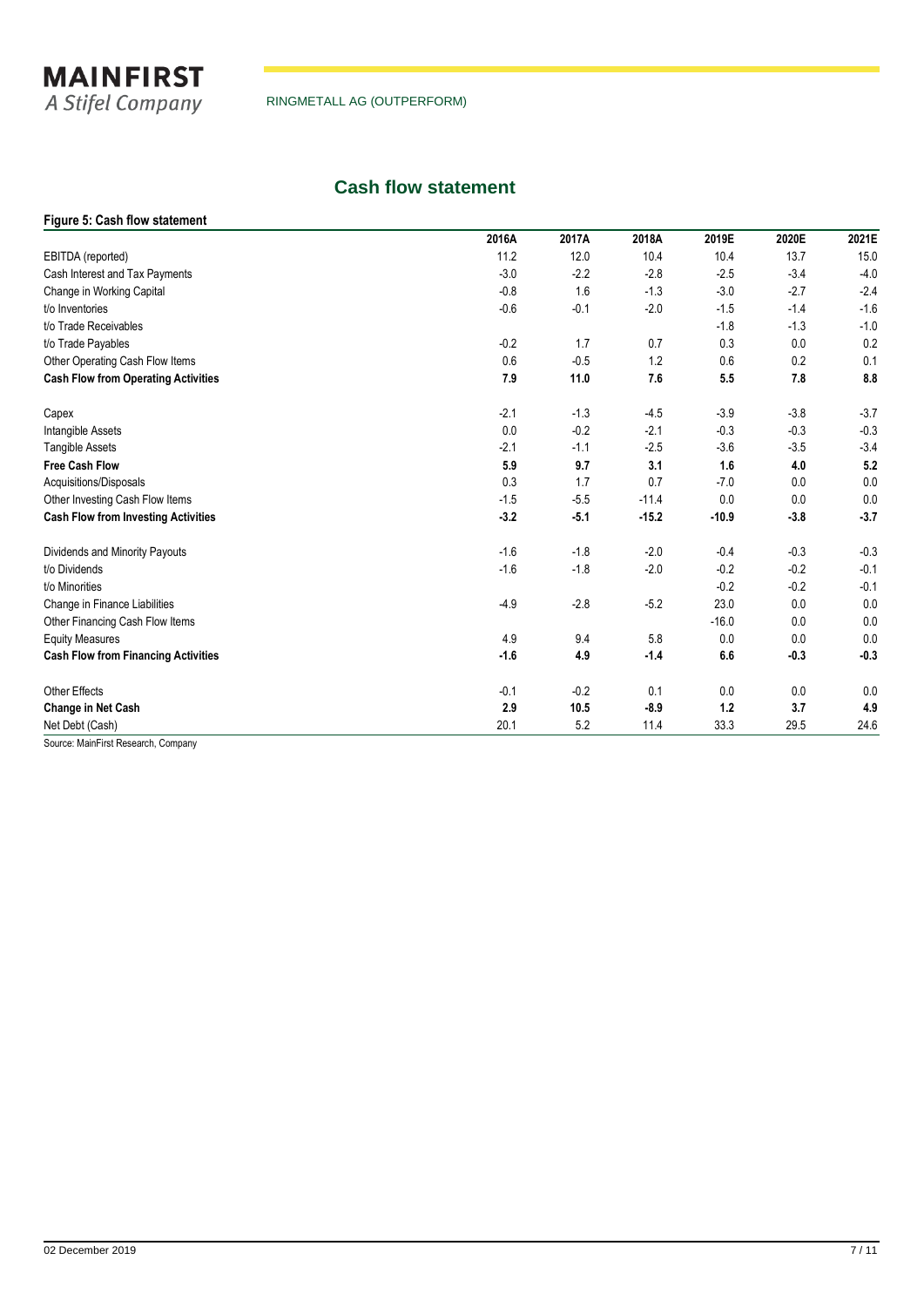**MAINFIRST** A Stifel Company

RINGMETALL AG (OUTPERFORM)

## **Appendix: Regulatory Disclosures and Disclaimer**

MAINFIRST BANK AG (here forth referred to as "MAINFIRST"), a subsidiary of Stifel Financial Corporation ("SFC"), is a Bank and Investment Firm subject to supervision by the German Federal Financial Services Authority (Bundesanstalt für Finanzdienstleistungsaufsicht; BaFin). MAINFIRST produces and distributes financial analysis directly and through its affiliates MAINFIRST Bank AG London Branch, subject to market conduct supervision by the Financial Conduct Authority (FCA), MAINFIRST BANK AG Paris Branch, subject to market conduct supervision by the Autorité des Marchés Financiers (AMF), MAINFIRST BANK AG Milan Branch, subject to market conduct supervision by the Commissione Nazionale per le Società e la Borsa (Consob) and MAINFIRST SCHWEIZ AG, subject to supervision by the Eidgenössische Finanzmarktaufsicht (FINMA), to eligible counterparties, professional clients and other institutional (non-retail) investors as defined by applicable local laws (here forth referred to as "Qualified Institutional Investors") in accordance with the Commission Delegated Regulation (EU) 2016/958, the German Securities Trading Act (Wertpapierhandelsgesetz; WpHG) and any further applicable laws and regulations. It is intended for distribution as Third Party Research in the United States of America through MAINFIRST Securities US Inc., registered with the U.S. Securities and Exchange Commission under the Exchange Act, and a member of the Securities Investor Protection Corporation (SIPC) and the Financial Industry Regulatory Authority (FINRA; CRD #150982), to institutional investors and major institutional investors as defined in Rule 15a-6 under the U.S. Exchange Act of 1934, as amended (Exchange Act). The following regulatory disclosures and disclaimer provide necessary investor information on the applicable rules governing the production and distribution of financial analysis.

## **Company-Specific Disclosures**

Pursuant to Commission Delegated Regulation (EU) 2016/958 of 9 March 2016, Section 85 WpHG and any further applicable rules in case of distribution through its affiliates, MAINFIRST has to disclose relationships and circumstances that may create conflicts of interest because they could impair the impartiality of the producer(s), MAINFIRST including its affiliates or any other persons or entities that are acting on their behalf and are involved in the production of this Publication.

**Only if explicitly stated** in this Publication, the author(s), MAINFIRST, its affiliates, any other persons or entities involved on their behalf in the preparation of this Publication:

(Key 1) hold a net long position exceeding the threshold of 0,5% of the total issued share capital of the subject issuer or the subject securities or other financial instruments (the "Company" or the "Companies")

(Key 2) hold a net short position exceeding the threshold of 0,5% of the total issued share capital of the subject issuer or the subject securities or other financial instruments (the "Company" or the "Companies")

(Key 3) own 1% or more of a class of common equity securities of the Company

(Key 4) the Company holds shares exceeding 5% of the total issued share capital of MainFirst or any of its affiliates

(Key 5) is a client or was a client of the Company within the past twelve (12) months

(Key 6) is providing investment banking services or has provided investment banking services to the Company within the past twelve (12) months

(Key 7) is providing non-investment banking, securities related services or has provided non-investment banking, securities related services to the Company within the past twelve (12) months

(Key 8) is providing non-securities services or has provided non-securities services to the Company within the past twelve (12) months

(Key 9) act as a market maker or liquidity provider in the financial instruments of the Company

(Key 10) act as a corporate broker and/ or adviser to the Company

(Key 11) belong to a consortium as a lead manager or co-lead manager of any publicly disclosed offer of financial instruments of the Company over the previous twelve (12) months

(Key 12) form party to any other agreement with the Company relating to the provision of investment banking services that has been in effect over the previous twelve (12) months or has given rise during the same period to the payment of a compensation

(Key 13) expect to receive or intends to seek compensation for investment banking services from the Company in the next three (3) months

(Key 14) have received non-investment banking related compensation from the Company within the past twelve (12) months

(Key 15) form party to an agreement with the Company relating to the production of the Publication or any recommendation (this includes agreements concerning the production of sponsored research)

(Key 16) have a material conflict of interest at the time of distribution of the Publication or any other significant financial interest in relation to the Company

(Key 17) the aforementioned person(s) or a member of his/her/their household(s) is an officer, director, or advisory board member of the Company

(Key 18) an officer, director, or employee of MainFirst or an affiliate is on the board of directors of the subject Company

(Key 19) a draft of this Publication was shown to the issuer (for fact checking purposes) and changes have been made to this report prior to its publication

(Key 20) the research analyst or a member of the research analyst's household has a financial interest in the securities of the subject company

(Key 21) the aforementioned person(s) have received or purchased shares of the Company prior to a public offering of such shares

(Key 22) Research coverage of this company is also provided by another Stifel affiliate. Please visit the Research Page at www.stifel.com or www.kbw.com/research to access such research reports and applicable disclosures.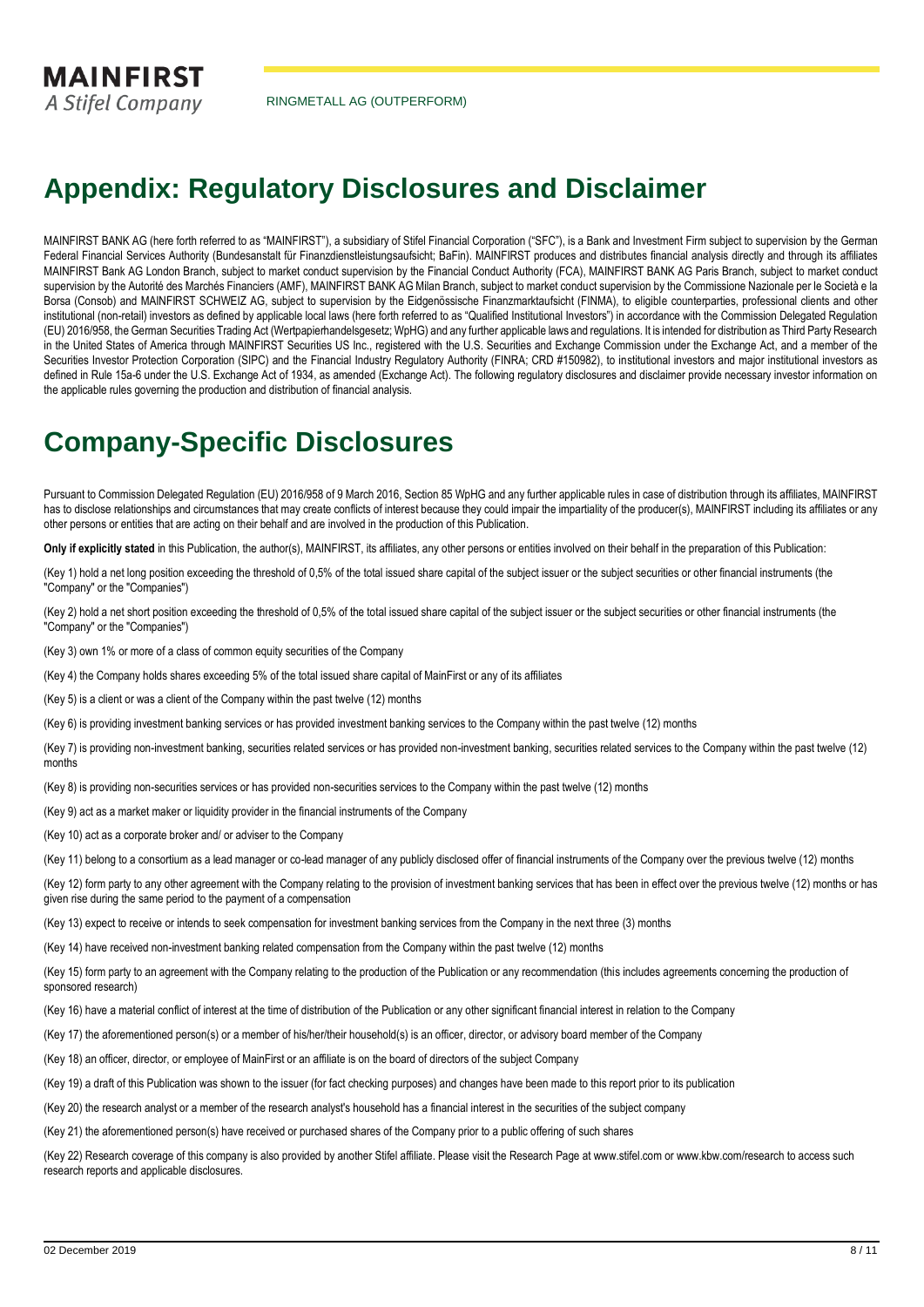#### **COMPANY KEY**

Ringmetall AG 5,13,15

Source: MainFirst

For information on the effective organizational and administrative arrangements set up within MAINFIRST for the prevention and avoidance of conflicts of interest with respect to recommendations, including information barriers, please see the MAINFIRST Conflicts of Interest Policy on [CONFLICTS OF INTEREST MANAGEMENT POLICY.](http://www.mainfirst.com/CONFLICTS_OF_INTEREST_MANAGEMENT_POLICY) MAINFIRST discloses on a daily basis the proportion of all recommendations that are "outperform" and "underperform" as well as the proportion of issuers corresponding to each of these categories to which MAINFIRST has supplied material investment banking services over the previous 12 months on [EQUITY\\_RESEARCH\\_DISCLOSURE\\_OF\\_INTERESTS\\_AND\\_CONFLICTS\\_OF\\_INTEREST.](http://www.mainfirst.com/EQUITY_RESEARCH_DISCLOSURE_OF_INTERESTS_AND_CONFLICTS_OF_INTEREST) Please note that MAINFIRST does not update publications regularly.

### **RECOMMENDATION DEFINITION**

The recommendations of MAINFIRST are defined as follows. If not stated otherwise on the title page of the Publication the presumed performance is calculated always over the next 12 months.

| <b>RECOMMENDATION</b> | <b>DEFINITION OF RECOMMENDATION STRUCTURE</b>                             |
|-----------------------|---------------------------------------------------------------------------|
| Outperform            | Expected to appreciate and outperform the STOXX Europe 600 by at least 5% |
| Underperform          | Expected to underperform the STOXX Europe 600 by at least 5%              |
| Neutral               | Expected to perform broadly in line (+/- 5%) with the STOXX Europe 600    |
| Source: MainFirst     |                                                                           |

Any forecasts or price targets shown for Companies and/or financial instruments discussed in this Publication may not be achieved due to multiple risk factors including but not limited to market and sector volatility, corporate action, unavailability or inaccurateness of information despite diligent verification or the subsequent recognition that underlying assumptions made by MAINFIRST or other sources relied upon in the Publication were unfunded.

#### **DISTRIBUTION OF EQUITY RESEARCH RECOMMENDATIONS**

| <b>RECOMMENDATION</b> | <b>NO. OF COMPANIES</b> | AS A % OF TOTAL | <b>BANKING SERVICES PROVIDED</b> | AS A % OF TOTAL |
|-----------------------|-------------------------|-----------------|----------------------------------|-----------------|
| Outperform            |                         | 50              |                                  | 54              |
| Neutral               | 143                     |                 |                                  | 42              |
| Underperform          |                         |                 |                                  |                 |

Source: MainFirst, daily update also available on http://www.mainfirst.com/en/downloads/legal-disclaimer-clauses.html under "Equity Research Disclosure of Interests and Conflicts of Interest"

### **BASIS OF VALUATION OR METHODOLOGY**

Any basis of valuation or methodology used to evaluate a financial instrument or Companies, or to set a price target for a financial instrument, is herewith adequately summarized. The socalled fair value is calculated from a combination of the valuation model applied (e.g. DCF, Sum-of-the-Parts Model, Peer Group Valuation). The different valuation methods are detailed in the Research Guidelines on [EQUITY\\_RESEARCH\\_APPROACH](http://www.mainfirst.com/EQUITY_RESEARCH_APPROACH) respectively o[n EQUITY\\_RESEARCH\\_GENERAL\\_DISCLOSURES\\_AND\\_LEGAL\\_DISCLAIMER.](http://www.mainfirst.com/EQUITY_RESEARCH_GENERAL_DISCLOSURES_AND_LEGAL_DISCLAIMER) Any changes in the methodology or basis of valuation used are included in the Publication.

#### **MAINFIRST RECOMMENDATION HISTORY**

| <b>COMPANY</b> | <b>DATE</b> | <b>REC (OLD)</b> | <b>REC (NEW)</b> | <b>PRICE</b>   |
|----------------|-------------|------------------|------------------|----------------|
| Ringmetall AG  | 13 May 2018 | Not Rated        | Outperform       | <b>EUR 4.1</b> |
|                | 17 Apr 2018 | Neutral          | Not Rated        | EUR 3.9        |
|                | 16 Mar 2018 | Not Rated        | Neutral          | EUR 4.0        |

Source: MainFirst, Bloomberg (\*) O – Outperform, U – Underperform, N – Neutral, NR – Not rated

### **PRICING OF FINANCIAL INSTRUMENTS**

Unless otherwise noted, the financial instruments mentioned in this Publication are priced as of market close on the previous trading day. All other financial instruments mentioned in this Publication are summarized in the following table.

#### **COMPANIES MENTIONED IN THIS REPORT**

| <b>COMPANY</b> | <b>BLOOMBERG</b> | <b>FX</b>  | <b>PRICE</b>             | <b>MF RATING</b> |
|----------------|------------------|------------|--------------------------|------------------|
| Greif          | <b>GEF US</b>    | USD        | 42.52                    | <b>NR</b>        |
| Mauser         | <b>MSRUS</b>     | <b>USD</b> | $\overline{\phantom{a}}$ | <b>NR</b>        |
| Ringmetall     | HP3 GY           | <b>CHF</b> | 2.89                     | OPF              |
| TriMas         | TRS US           | USD        | 31.18                    | <b>NR</b>        |
| Norma          | NOEJ GY          | <b>EUR</b> | 37.32                    | <b>NR</b>        |
| Silgan         | <b>SLGN US</b>   | <b>USD</b> | 30.45                    | <b>NR</b>        |
| Crown          | <b>CCK GY</b>    | <b>EUR</b> | $\overline{\phantom{a}}$ | <b>NR</b>        |
| Jungheinrich   | JUN3 GY          | <b>EUR</b> | 22.98                    | N                |
| Kion           | <b>KGX GY</b>    | <b>EUR</b> | 59.40                    | N                |

Source: MainFirst Research, Bloomberg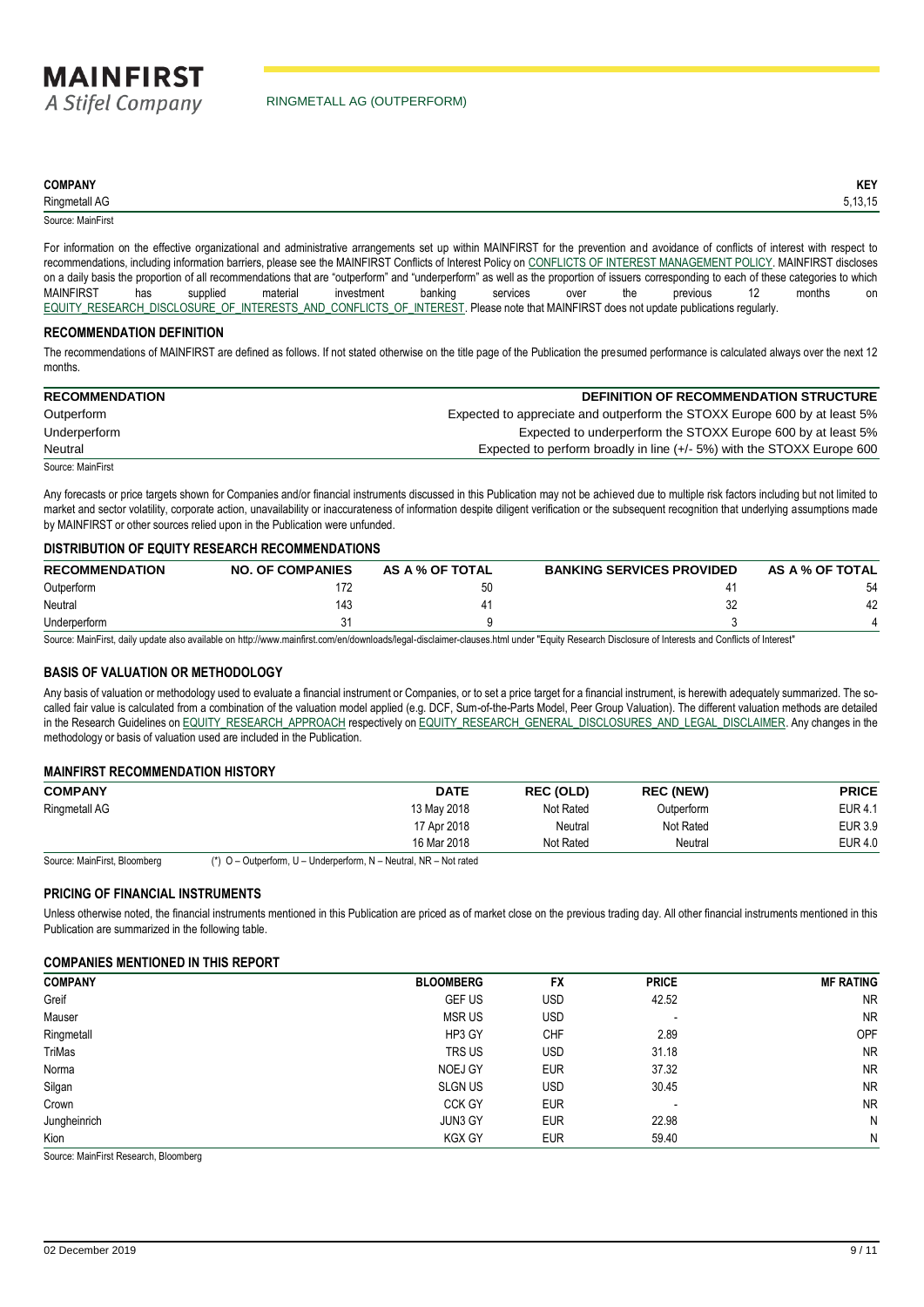## **General Disclosures and Disclaimer**

Author(s): the financial analyst(s) as referred to on the front cover. This Publication was prepared by the legal entity named on the cover page. All rights reserved. When quoting please cite MAINFIRST as the source. This Publication is provided to Qualified Institutional Investors for their information. It may not be reproduced, redistributed, passed on, directly or indirectly, to any other person or published, in whole or in part, in any form or by any means for any purpose without MAINFIRST's prior express consent.

The financial analyst(s) responsible for the production of this Publication certify that all of the views expressed in this report accurately reflect their personal views about any and all of the subject financial instruments or Companies. No part of any of the analyst(s)' compensation was, is, or will be, directly or indirectly related to the specific recommendations or views expressed by the analyst in this Publication. In particular, the financial analyst(s) receive compensation based upon various factors, including the accuracy of research, client support and feedback, competitive factors and overall MAINFIRST revenues, which include revenues from Equity Brokerage and independent ECM services.

The information, tools and material presented in this Publication are provided to recipients for informational purposes only and are not to be used or considered as an offer or solicitation to sell or offer or solicitation to buy or subscribe for securities or other financial instruments. This Publication is for clients only and it is intended to provide information to assist Qualified Institutional Investors in making their own investment decisions. It is not intended to provide investment advice to any specific investor. In particular, it does not constitute a personal recommendation or take into account the particular investment objectives, financial situation, or individual investor needs. Investments discussed and recommendations made herein may not be suitable for all investors. Recipients must exercise their own independent judgement as to the suitability of such investments and recommendations in the light of their own investment objectives, experience, tax and financial position or individual needs.

This Publication has been prepared by its author(s) independently of the Company, and none of MAINFIRST, the Company or its shareholders have verified any of the information given in this document, unless otherwise stated herein. The Publication is based on information derived from selected public sources we believe to be reliable and in good faith but neither its fairness, accuracy, completeness or suitability for investors' purposes can be represented or warranted, expressly or impliedly. Opinions expressed herein reflect the current views of the author(s) and not necessarily the opinions of MAINFIRST or any of its subsidiaries or affiliates. Any opinions, forecasts, assumptions, estimates, derived valuations and target price(s) contained herein are as of the date of this Publication and subject to change at any time without prior notice. There can be thus no assurance that future results or events will be consistent with any such opinions, forecasts or estimates.

MAINFIRST salespeople or traders may provide market commentary or trading strategies to Qualified Institutional Investors, third parties or to MAINFIRST trading desks that reflect opinions that are contrary to the opinions expressed in this Publication. MAINFIRST may have issued other Publications that are inconsistent with, and reach different conclusions from, the information presented in this Publication. Those Publications may reflect different assumptions, views and analytical methods of the analysts who prepared them and MAINFIRST is under no obligation to ensure that such Publications are brought to your attention, unless article 4 para. 1 point (h) Commission Delegated Regulation (EU) 2016/958 of 9 March 2016 applies.

MAINFIRST hereby expressly disclaims, to the extent permitted by applicable law and/or regulation (tort, contract, strict liability or otherwise), all warranties, express, statutory or implied. regarding this Publication and any results to be obtained from the use of this Publication, including but not limited to all warranties of merchantability, fitness for a particular purpose or use and all warranties arising from course of performance, course of dealing and/or usage of trade or their equivalents under the applicable laws and/or regulations of any jurisdiction. MAINFIRST does not warrant or quarantee the accuracy, timeliness, suitability, completeness or availability of this Publication or the information or results obtained from use of this Publication, or that this Publication or the information or results will be free from error.

Under no circumstances and under no theory of any applicable law and/or regulation, shall MAINFIRST or any of its affiliates be liable to anyone for any direct, indirect, special, incidental consequential, punitive or exemplary damages arising in any way from the information contained in this Publication, including damages for trading losses or lost profits, or for any claim or demand by any third party, even if MAINFIRST knew or had reason to know of the possibility of such damages, claim or demand.

### **SELECTED COMPANIES DISCLOSURE**

For selected companies, MAINFIRST financial analysts may identify shorter-term trading opportunities that are either consistent or inconsistent with MAINFIRST's existing longer term recommendations. This information is made solely available to MAINFIRST clients. MAINFIRST may trade for its own account as a result of the short term trading opportunities seen by analysts and may also engage in securities transactions in a manner inconsistent with this Publication and with respect to subject financial instruments, will sell to or buy from customers on a principal basis. Disclosures of conflicts of interest, if any, are discussed in the company specific disclosures section or daily on [EQUITY\\_RESEARCH\\_DISCLOSURE\\_OF\\_INTERESTS\\_AND\\_CONFLICTS\\_OF\\_INTEREST.](http://www.mainfirst.com/EQUITY_RESEARCH_DISCLOSURE_OF_INTERESTS_AND_CONFLICTS_OF_INTEREST)

### **FURTHER COUNTRY SPECIFIC RESEARCH DISCLOSURES**

For countries where MAINFIRST operates local disclosures may apply which can be found on [EQUITY\\_RESEARCH\\_FURTHER\\_COUNTRY\\_SPECIFIC\\_DISCLOSURES](http://www.mainfirst.com/EQUITY_RESEARCH_FURTHER_COUNTRY_SPECIFIC_DISCLOSURES)

### **INTERNATIONAL DISTRIBUTION AND RESEARCH LOCATIONS**

Please find details regarding MAINFIRST's location disclosures under [MAINFIRST\\_LOCATION\\_DISCLOSURES](http://www.mainfirst.com/MAINFIRST_LOCATION_DISCLOSURES)